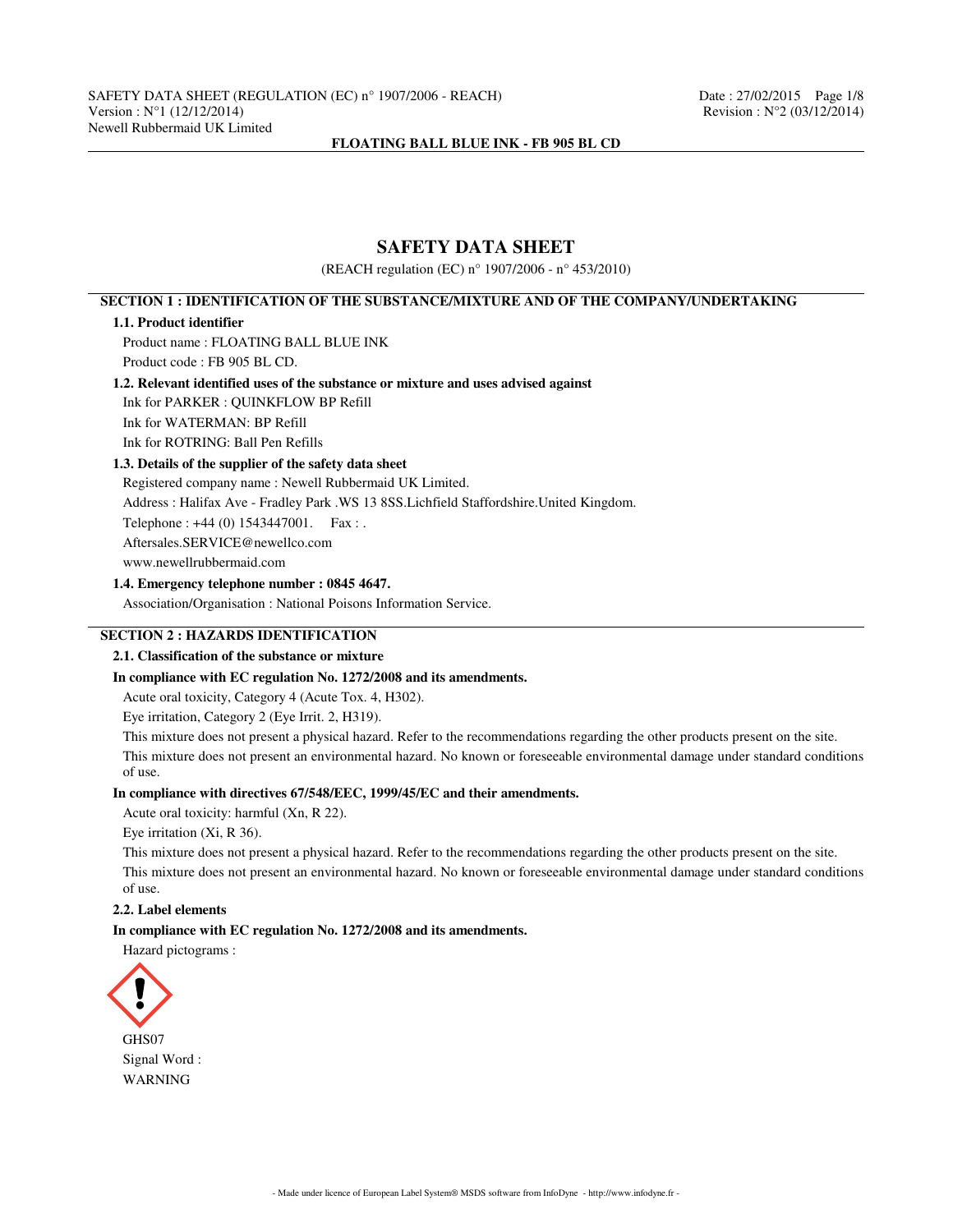# SAFETY DATA SHEET (REGULATION (EC) n° 1907/2006 - REACH) Date : 27/02/2015 Page 2/8<br>Version : N°1 (12/12/2014) Revision : N°2 (03/12/2014) Newell Rubbermaid UK Limited

# Product identifiers :<br>603-098-00-9 PHENOXYETHANOL -2 603-057-00-5 BENZYL ALCOHOL Hazard statements : H302 Harmful if swallowed. H319 Causes serious eye irritation. Precautionary statements - General : P101 If medical advice is needed, have product container or label at hand. P102 Keep out of reach of children. Precautionary statements - Prevention : P264 Wash ... thoroughly after handling. P270 Do no eat, drink or smoke when using this product. P280 Wear protective gloves/protective clothing/eye protection/face protection. Precautionary statements - Response : P305 + P351 + P338 IF IN EYES: Rinse cautiously with water for several minutes. Remove contact lenses, if present and easy to do. Continue rinsing. P337 + P313 If eye irritation persists: Get medical advice/attention. Precautionary statements - Disposal : P501 Dispose of contents/container to ...

#### **FLOATING BALL BLUE INK - FB 905 BL CD**

#### **2.3. Other hazards**

The mixture does not contain substances classified as 'Substances of Very High Concern' (SVHC)  $\geq 0.1\%$  published by the European CHemicals Agency (ECHA) under article 57 of REACH: http://echa.europa.eu/fr/candidate-list-table

The mixture satisfies neither the PBT nor the vPvB criteria for mixtures in accordance with annexe XIII of the REACH regulations EC 1907/2006.

# **SECTION 3 : COMPOSITION/INFORMATION ON INGREDIENTS**

# **3.2. Mixtures**

#### **Composition :**

| Identification               | (EC) 1272/2008      | 67/548/EEC | Note              | $\%$                |
|------------------------------|---------------------|------------|-------------------|---------------------|
| INDEX: 603-098-00-9          | GHS07               | Xn         | $\lceil 1 \rceil$ | $50 \le x \% < 100$ |
| $ CAS: 122-99-6$             | Wng                 | Xn; R22    |                   |                     |
| EC: 204-589-7                | Acute Tox. 4, H302  | Xi; R36    |                   |                     |
|                              | Eye Irrit. 2, H319  |            |                   |                     |
| PHENOXYETHANOL -2            |                     |            |                   |                     |
| INDEX: 603-057-00-5          | GHS07               | Xn         |                   | $10 \le x \% < 25$  |
| $ CAS: 100-51-6$             | Wng                 | Xn; R20/22 |                   |                     |
| EC: 202-859-9                | Acute Tox. 4, H332  |            |                   |                     |
|                              | Acute Tox. 4, H302  |            |                   |                     |
| <b>BENZYL ALCOHOL</b>        |                     |            |                   |                     |
| CAS: 84281-86-7              | GHS07               | Xi         |                   | $2.5 \le x \% < 10$ |
| EC: 282-630-8                | Wng                 | Xi:R36/38  |                   |                     |
|                              | Skin Irrit. 2, H315 |            |                   |                     |
| <b>C.I. SOLVENT VIOLET 8</b> | Eye Irrit. 2, H319  |            |                   |                     |

#### **Information on ingredients :**

[1] Substance for which maximum workplace exposure limits are available.

# **SECTION 4 : FIRST AID MEASURES**

As a general rule, in case of doubt or if symptoms persist, always call a doctor. NEVER induce swallowing by an unconscious person.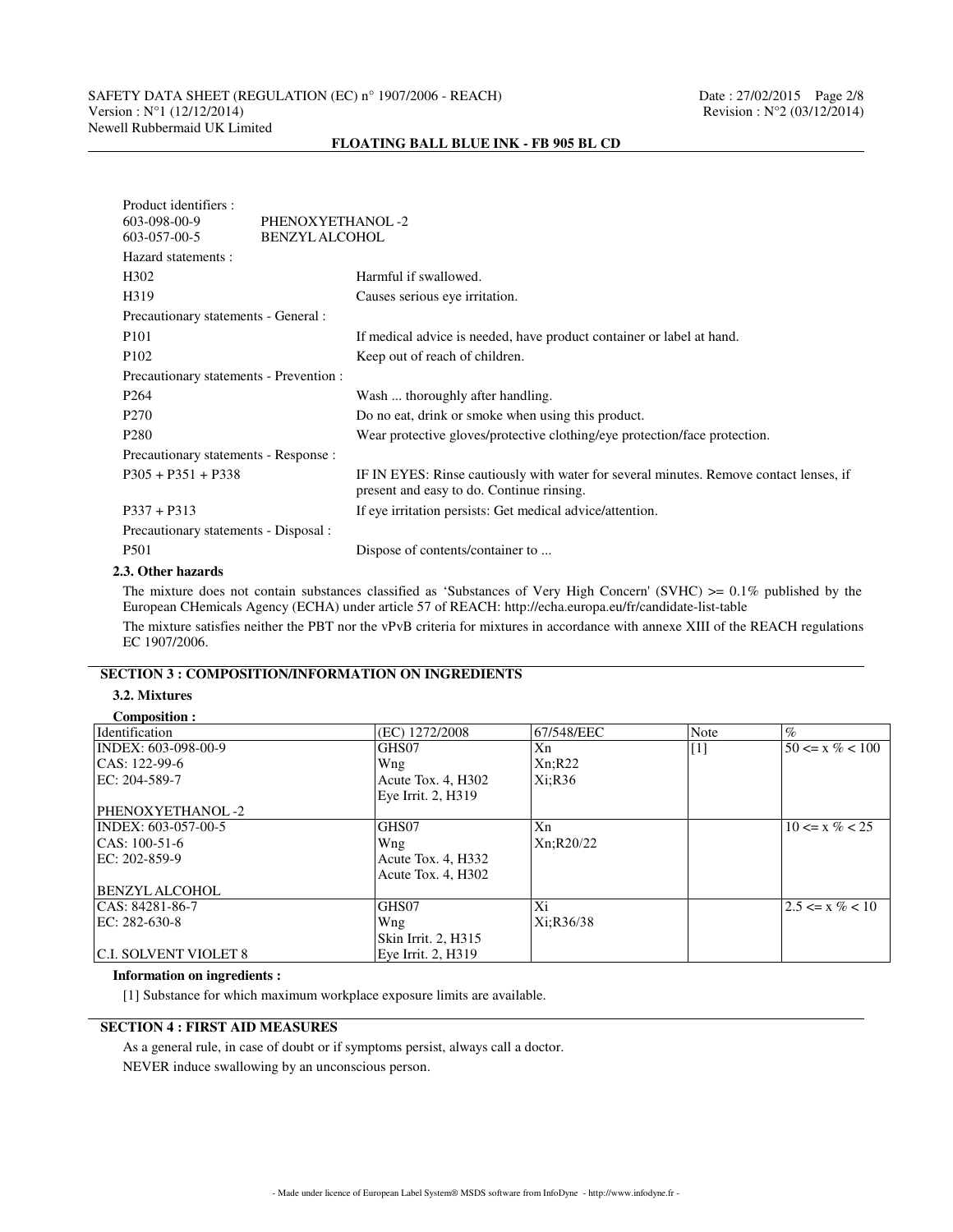#### **4.1. Description of first aid measures**

#### **In the event of splashes or contact with eyes :**

Wash thoroughly with soft, clean water for 15 minutes holding the eyelids open.

If there is any redness, pain or visual impairment, consult an ophthalmologist.

## **In the event of swallowing :**

Do not give the patient anything orally.

In the event of swallowing, if the quantity is small (no more than one mouthful), rinse the mouth with water, administer activated medical charcoal and consult a doctor.

Seek medical attention, showing the label.

If swallowed accidentally, call a doctor to ascertain whether observation and hospital care will be necessary. Show the label.

## **4.2. Most important symptoms and effects, both acute and delayed**

No data available.

#### **4.3. Indication of any immediate medical attention and special treatment needed**

No data available.

# **SECTION 5 : FIREFIGHTING MEASURES**

Non-flammable.

#### **5.1. Extinguishing media**

## **5.2. Special hazards arising from the substance or mixture**

A fire will often produce a thick black smoke. Exposure to decomposition products may be hazardous to health.

Do not breathe in smoke.

In the event of a fire, the following may be formed :

- carbon monoxide (CO)

- carbon dioxide (CO2)

#### **5.3. Advice for firefighters**

No data available.

## **SECTION 6 : ACCIDENTAL RELEASE MEASURES**

## **6.1. Personal precautions, protective equipment and emergency procedures**

Consult the safety measures listed under headings 7 and 8.

## **For non first aid worker**

Avoid any contact with the skin and eyes.

#### **For first aid worker**

First aid workers will be equipped with suitable personal protective equipment (See section 8).

#### **6.2. Environmental precautions**

Contain and control the leaks or spills with non-combustible absorbent materials such as sand, earth, vermiculite, diatomaceous earth in drums for waste disposal.

Prevent any material from entering drains or waterways.

## **6.3. Methods and material for containment and cleaning up**

Clean preferably with a detergent, do not use solvents.

#### **6.4. Reference to other sections**

No data available.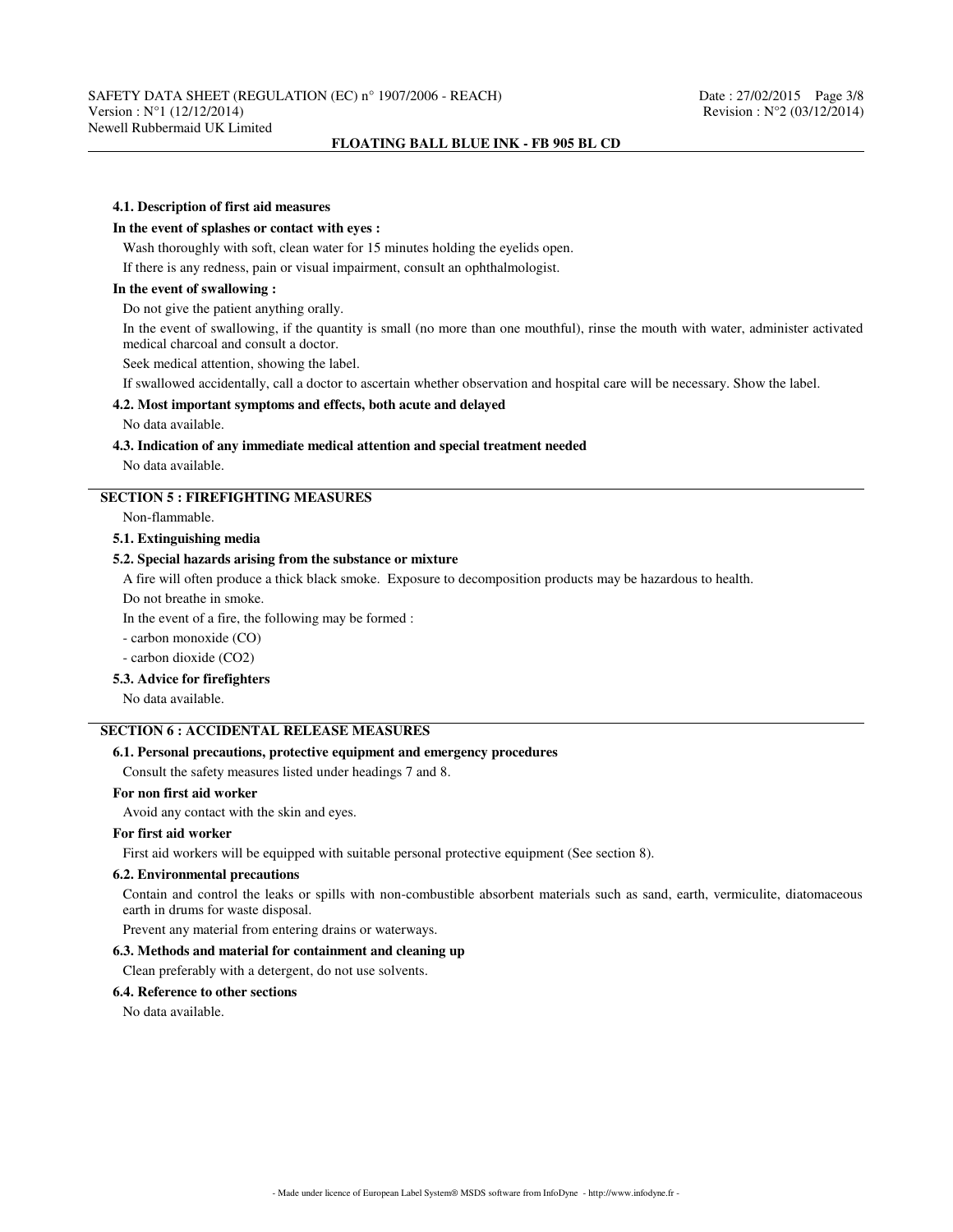#### **SECTION 7 : HANDLING AND STORAGE**

Requirements relating to storage premises apply to all facilities where the mixture is handled.

## **7.1. Precautions for safe handling**

#### Always wash hands after handling.

Remove and wash contaminated clothing before re-using.

#### **Fire prevention :**

Prevent access by unauthorised personnel.

## **Recommended equipment and procedures :**

For personal protection, see section 8.

Observe precautions stated on label and also industrial safety regulations.

Avoid eye contact with this mixture.

### **Prohibited equipment and procedures :**

No smoking, eating or drinking in areas where the mixture is used.

## **7.2. Conditions for safe storage, including any incompatibilities**

No data available.

# **Storage**

Keep out of reach of children.

Keep away from food and drink, including those for animals.

#### **Packaging**

Always keep in packaging made of an identical material to the original.

## **7.3. Specific end use(s)**

No data available.

# **SECTION 8 : EXPOSURE CONTROLS/PERSONAL PROTECTION**

#### **8.1. Control parameters**

# **Occupational exposure limits :**

| - Germany - AGW (BAuA - TRGS 900, 21/06/2010) : |                     |                    |        |              |
|-------------------------------------------------|---------------------|--------------------|--------|--------------|
| CAS                                             | VME :               | VME :              | Excess | <b>Notes</b> |
| $122 - 99 - 6$                                  | $20 \text{ ml/m}$ 3 | $110 \text{ mg/m}$ | -2(1)  | DFG. H. Y    |

# **8.2. Exposure controls**

#### **Personal protection measures, such as personal protective equipment**

Use personal protective equipment that is clean and has been properly maintained.

Store personal protective equipment in a clean place, away from the work area.

Never eat, drink or smoke during use. Remove and wash contaminated clothing before re-using. Ensure that there is adequate ventilation, especially in confined areas.

# **- Eye / face protection**

Avoid contact with eyes.

Use eye protectors designed to protect against liquid splashes

Before handling, wear safety goggles with protective sides accordance with standard EN166.

In the event of high danger, protect the face with a face shield.

Prescription glasses are not considered as protection.

Individuals wearing contact lenses should wear prescription glasses during work where they may be exposed to irritant vapours.

Provide eyewash stations in facilities where the product is handled constantly.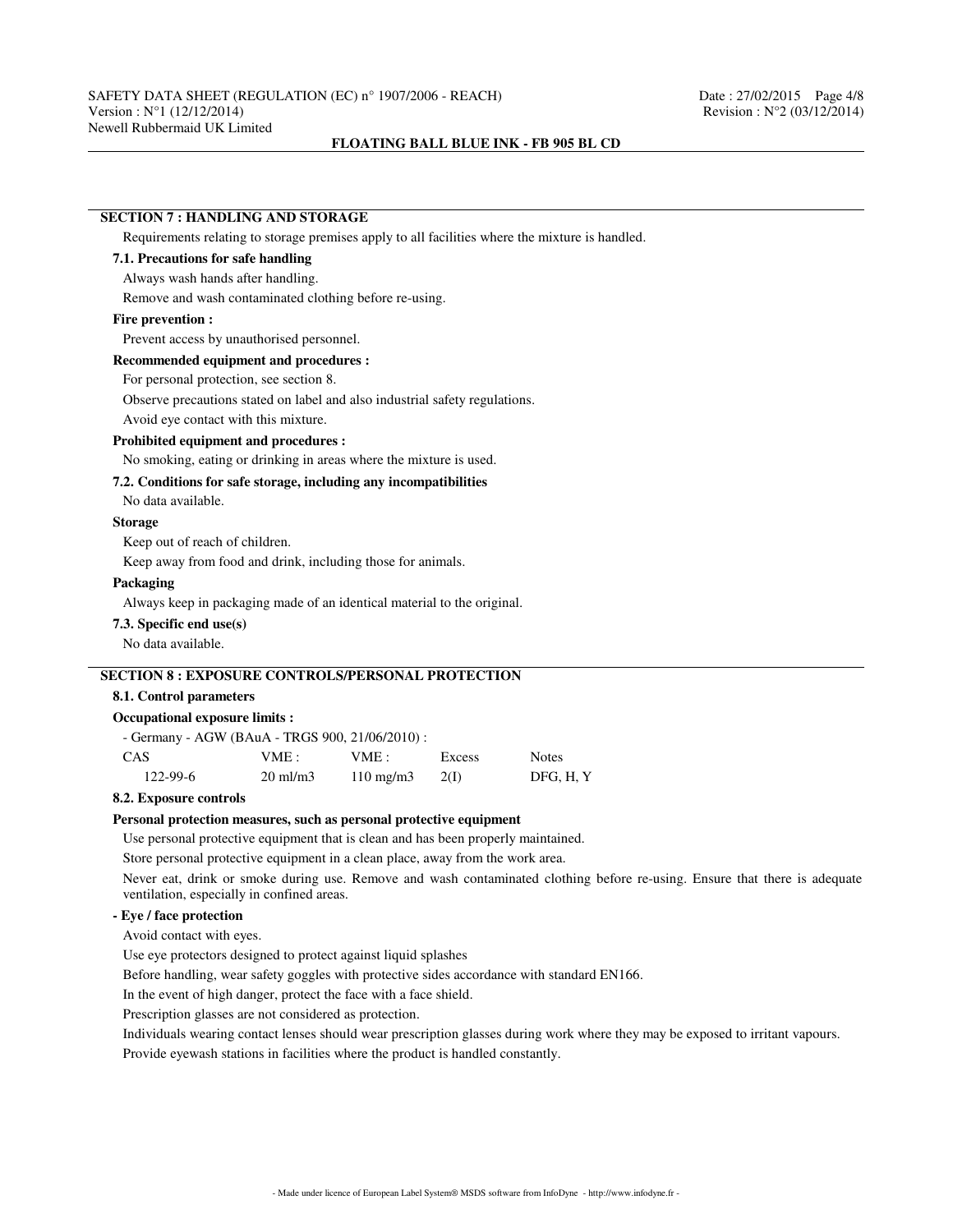# **- Hand protection** Wear suitable protective gloves in the event of prolonged or repeated skin contact. Use suitable protective gloves that are resistant to chemical agents in accordance with standard EN374. Gloves must be selected according to the application and duration of use at the workstation. Protective gloves need to be selected according to their suitability for the workstation in question : other chemical products that may be handled, necessary physical protections (cutting, pricking, heat protection), level of dexterity required. Type of gloves recommended : - Natural latex Recommended properties : - Impervious gloves in accordance with standard EN374 **- Body protection** Work clothing worn by personnel shall be laundered regularly. After contact with the product, all parts of the body that have been soiled must be washed. **SECTION 9 : PHYSICAL AND CHEMICAL PROPERTIES 9.1. Information on basic physical and chemical properties General information :** Physical state : Viscous liquid. **Important health, safety and environmental information** pH : Not stated. Slightly basic. Boiling point/boiling range : Not relevant. Flash Point Interval : PE > 100°C. Vapour pressure (50°C) : Not relevant. Density : 1.15 +/- 0.05 Water solubility : Insoluble. Viscosity : 9000 +/- 1000 mPas Melting point/melting range : Not relevant. Self-ignition temperature : Not relevant. Decomposition point/decomposition range : Not relevant. **9.2. Other information** No data available.

# **SECTION 10 : STABILITY AND REACTIVITY**

|  | 10.1. Reactivity |
|--|------------------|
|--|------------------|

#### No data available.

## **10.2. Chemical stability**

This mixture is stable under the recommended handling and storage conditions in section 7.

## **10.3. Possibility of hazardous reactions**

No data available.

**10.4. Conditions to avoid**

#### **10.5. Incompatible materials**

#### **10.6. Hazardous decomposition products**

The thermal decomposition may release/form :

- carbon monoxide (CO)

- carbon dioxide (CO2)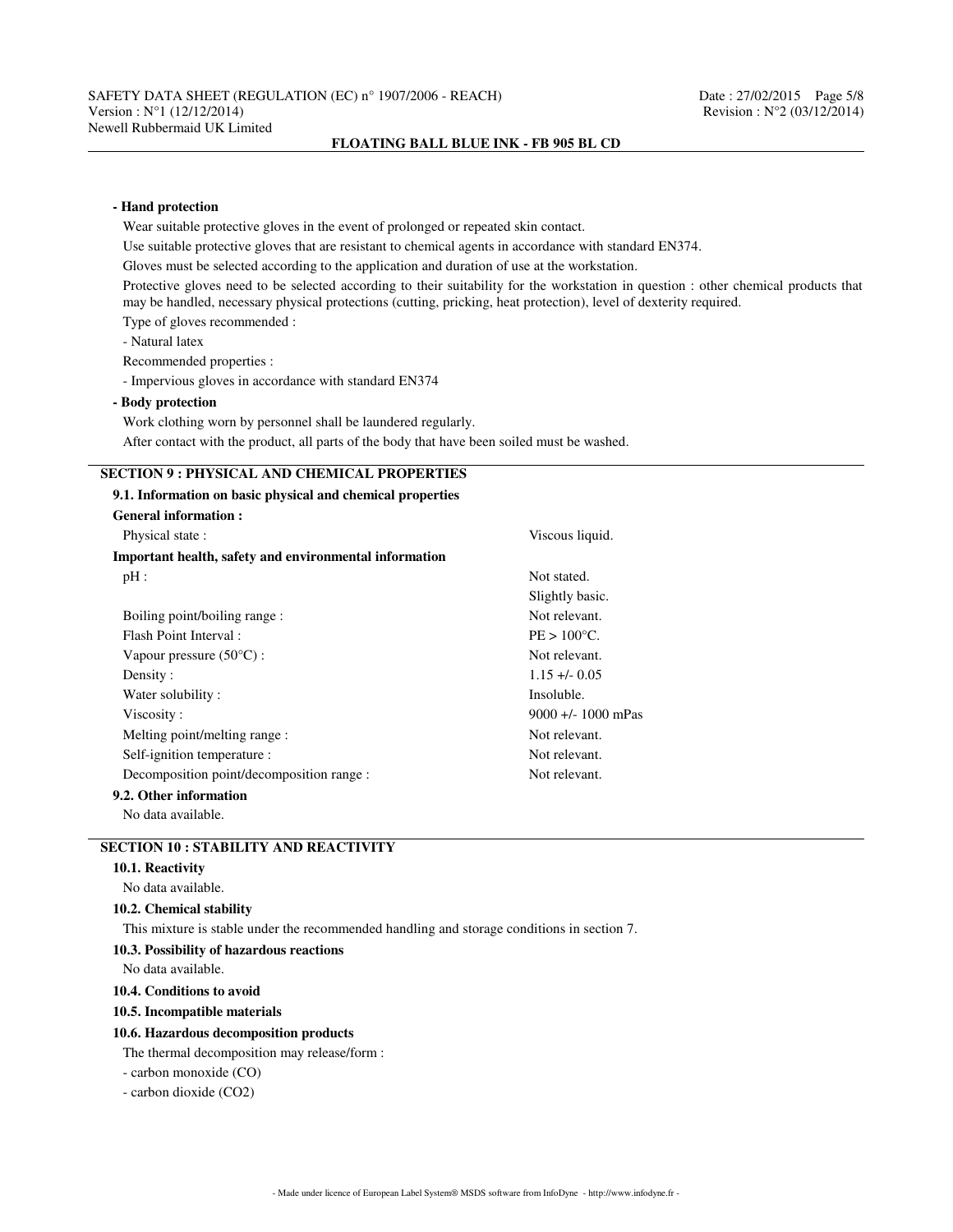## **SECTION 11 : TOXICOLOGICAL INFORMATION**

#### **11.1. Information on toxicological effects**

## Harmful if swallowed.

May have reversible effects on the eyes, such as eye irritation which is totally reversible by the end of observation at 21 days.

#### **11.1.1. Substances**

No toxicological data available for the substances.

#### **11.1.2. Mixture**

No toxicological data available for the mixture.

# **SECTION 12 : ECOLOGICAL INFORMATION**

## **12.1. Toxicity**

#### **12.1.2. Mixtures**

No aquatic toxicity data available for the mixture.

#### **12.2. Persistence and degradability**

No data available.

#### **12.3. Bioaccumulative potential**

No data available.

#### **12.4. Mobility in soil**

No data available.

# **12.5. Results of PBT and vPvB assessment**

No data available.

## **12.6. Other adverse effects**

No data available.

#### **German regulations concerning the classification of hazards for water (WGK) :**

WGK 1 (VwVwS vom 27/07/2005, KBws) : Slightly hazardous for water.

## **SECTION 13 : DISPOSAL CONSIDERATIONS**

Proper waste management of the mixture and/or its container must be determined in accordance with Directive 2008/98/EC.

## **13.1. Waste treatment methods**

Do not pour into drains or waterways.

#### **Waste :**

Waste management is carried out without endangering human health, without harming the environment and, in particular without risk to water, air, soil, plants or animals.

Recycle or dispose of waste in compliance with current legislation, preferably via a certified collector or company.

Do not contaminate the ground or water with waste, do not dispose of waste into the environment.

# **Soiled packaging :**

Empty container completely. Keep label(s) on container.

Give to a certified disposal contractor.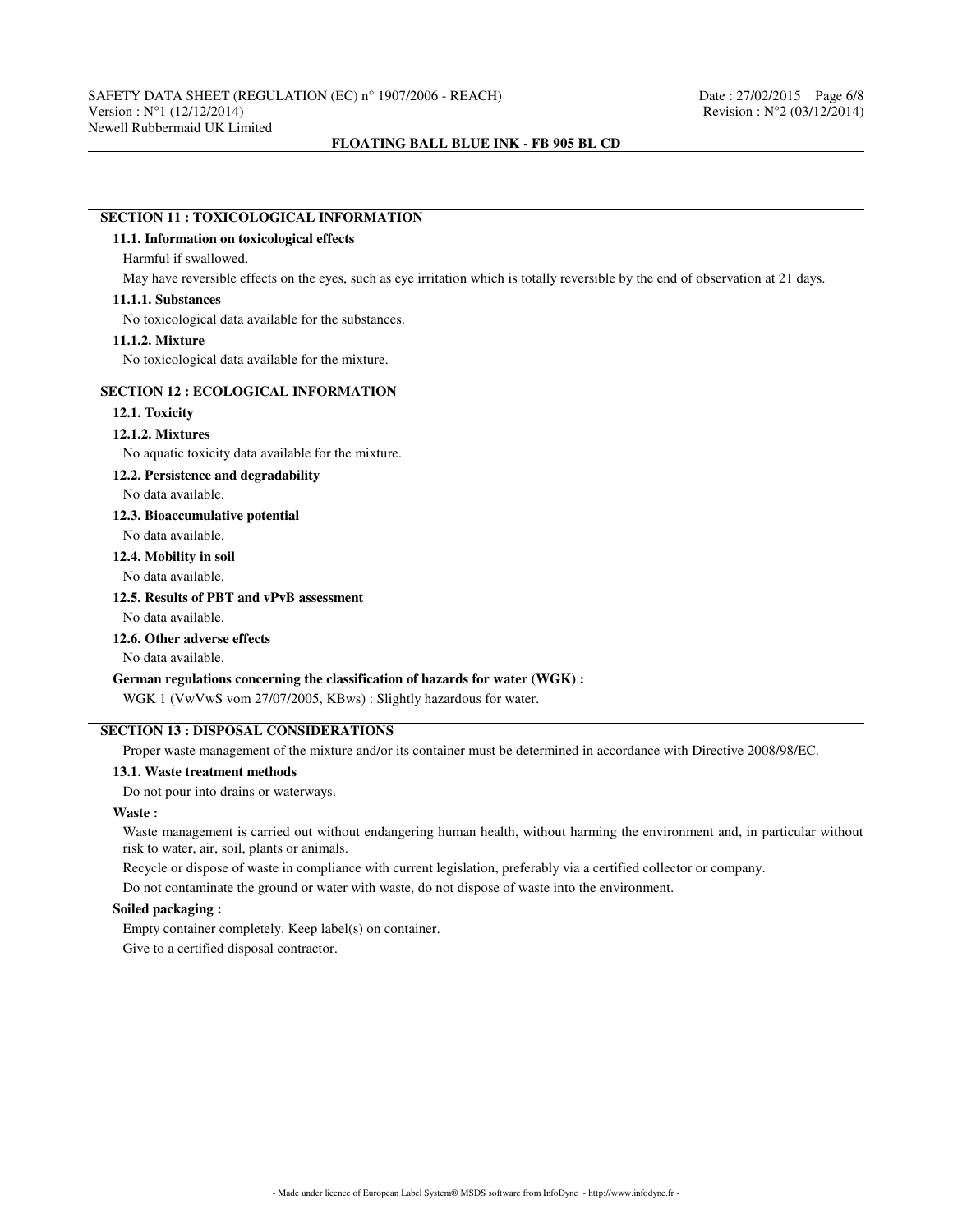#### **SECTION 14 : TRANSPORT INFORMATION**

Exempt from transport classification and labelling.

Transport product in compliance with provisions of the ADR for road, RID for rail, IMDG for sea and ICAO/IATA for air transport (ADR 2013 - IMDG 2012 - ICAO/IATA 2014).

#### **SECTION 15 : REGULATORY INFORMATION**

## **15.1. Safety, health and environmental regulations/legislation specific for the substance or mixture**

#### **- Classification and labelling information included in section 2:**

- The following regulations have been used:
- Directive 67/548/EEC and its adaptations
- Directive 1999/45/EC and its adaptations
- EU Regulation No. 1272/2008 amended by EU Regulation No. 487/2013.
- EU Regulation No. 1272/2008 amended by EU Regulation No. 758/2013.
- EU Regulation No. 1272/2008 amended by EU Regulation No. 944/2013.
- EU Regulation No. 1272/2008 amended by EU Regulation No. 605/2014.

# **- Container information:**

The mixture is contained in packaging that does not exceed 125 ml.

Containers to be fitted with a tactile warning of danger (see EC Regulation No. 1272/2008, Annex II, Part 3).

**- Particular provisions :**

No data available.

**- German regulations concerning the classification of hazards for water (WGK) :**

WGK 1 (VwVwS vom 27/07/2005, KBws) : Slightly hazardous for water.

## **15.2. Chemical safety assessment**

No data available.

# **SECTION 16 : OTHER INFORMATION**

Since the user's working conditions are not known by us, the information supplied on this safety data sheet is based on our current level of knowledge and on national and community regulations.

The mixture must not be used for other uses than those specified in section 1 without having first obtained written handling instructions.

It is at all times the responsibility of the user to take all necessary measures to comply with legal requirements and local regulations. The information in this safety data sheet must be regarded as a description of the safety requirements relating to the mixture and not as a guarantee of the properties thereof.

#### **In compliance with directives 67/548/EEC, 1999/45/EC and their amendments.**

Hazard symbols :



Contains : Risk phrase :

603-057-00-5 BENZYL ALCOHOL 603-098-00-9 PHENOXYETHANOL -2

R 36 Irritating to eyes. R 22 Harmful if swallowed.